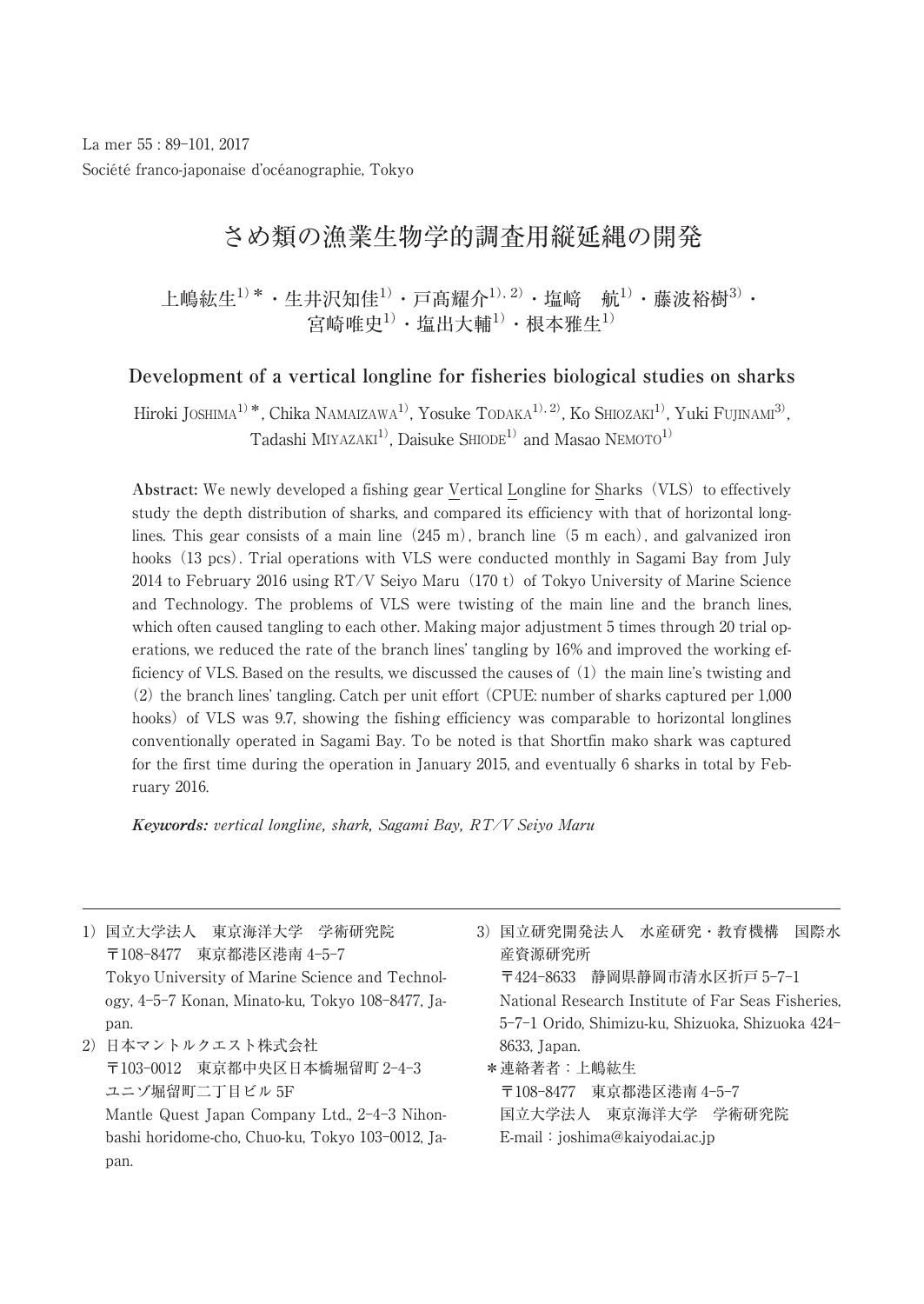## **1.** はじめに

さめ類は,主に延縄によって漁獲される。鰭が 食材として特に珍重され,魚肉もすり身のほか, 医薬品,革製品,化粧品など多方面に利用可能で あり,重要な水産資源である。一方で,希少な野 生動物として保護の対象となっている。ワシント ン 条 約(Convention on International Trade in Endangered Species of Wild Fauna and Flora: CITES = 絶滅のおそれのある野生動植物の種の 国際取引に関する条約)付属書Ⅱに掲載され国際 取引が規制されるさめ類の種数は増加傾向にある が,国際自然保護連合(International Union for Conservation of Nature: IUCN)レッドリストは, さめ類の資源状態を判断するには情報不足の種が 多いと指摘している。この指摘は,さめ類の資源 や生態に関する情報を補うには時空間的に広く頻 度の高い調査が必要であることを示している。水 産生物の生態を理解するためには,生息域から生 体標本を採取し,体長・体重測定,種の判別や成 長段階の確認,年齢査定などの科学的な調査が必 要であることは自明である。このような調査で は,生息海域や深度なども重要な情報である。

ヨシキリザメ (Prionace glauca) は、日本で最 も水揚量の多いさめである。本種の北太平洋にお ける回遊モデル(中野,1994)によると,日本近 海は 20-30°N で交尾した雌が出産のために北上す る際に通過する緯度帯に位置する。北太平洋北部 に生息する幼齢個体については,未成魚期に雌雄 は生息域の分離傾向を強めるが,成魚は赤道域か ら 40°N まで広く分布する。この中野 (1994) の研 究は、北太平洋での本種の漁獲データを解析した ものである。しかし,相模湾のような沿岸域では データがなく,生態は明らかになっていない。

そこで我々は,さめ類の漁業生物学的調査のた め、東京海洋大学の研究練習船青鷹丸 (170 t) を 用いて 2011 年度から相模湾で浮延縄試験操業を 行ってきた(根本ほか,2014;戸髙ほか,2014) が,漁具の敷設深度の推定が容易ではないことが 問題として挙げられた。漁具の水中形状の推定に は、敷設した縄がカテナリー(懸垂線)状となる ことを仮定して漁具の深度を計算する方法や. 漁

具に深度計を取り付けて釣針の深度を計測する方 法がある(水野ほか,1997; Mizuno et al., 1998)。 しかし,すべての釣針に深度計を取り付けること はできないこと,および,ふかれ(漁具が流れを 受けて敷設深度が浅くなること)の影響を考慮し て漁具の三次元的形状を解析する必要があること から,浮延縄操業によって漁具形状を正確に把握 し釣針の敷設深度を高精度に得ることは困難で あった。一方,釣針の敷設深度の推定精度が向上 すれば,調査対象魚種の鉛直分布の理解,さらに 生息深度と水温や塩分などの環境要因との関係の 解明につながると期待される。

そこで本研究では,縦延縄によるさめ類の鉛直 分布調査のために,多数の釣針を敷設できる漁具 を新たに開発した。縦延縄漁業は,立縄釣漁業と もいわれ,一端を浮子で海面上に保持し海中で垂 直に立つようにした釣り漁具を用いる(金田, 1995)。縦延縄漁具と浮延縄漁具の違いは,浮子 に浮縄を通じて繋げられた幹縄を上下に敷設する 点である。縦延縄の幹縄には,浮延縄と比べて多 数の枝縄が取り付けられる (Fig.1)。

斉藤(1992)は,縦延縄の利点として,(1)流 れを受けてもふかれにくいこと,(2)投縄方法(船 速,投入手順など)に関係なく望む深度に釣針を 敷設できることを指摘している。山口(2011)は, 縦延縄操業によってかじき類の生息深度を測定 し、小笠原近海域のメカジキ (Xiphias gladius) は,500 m 以深に生息すること,および,針掛か り後に鉛直移動することを示した。このように, 縦延縄は調査対象魚種の遊泳層や鉛直移動を知る ために有用な漁具である。しかし,縦延縄の欠点 として,絡みが多く揚縄作業に時間がかかること, および,海面に浮いた浮子を一つ一つ回収するた めに揚縄時の操船に時間がかかることが挙げられ る。これらの問題を解決し,さめ類を対象とした 縦延縄操業の作業効率を向上させるため、2014年 7 月から 2016 年 2 月の期間に 20 回の試験操業を 行った。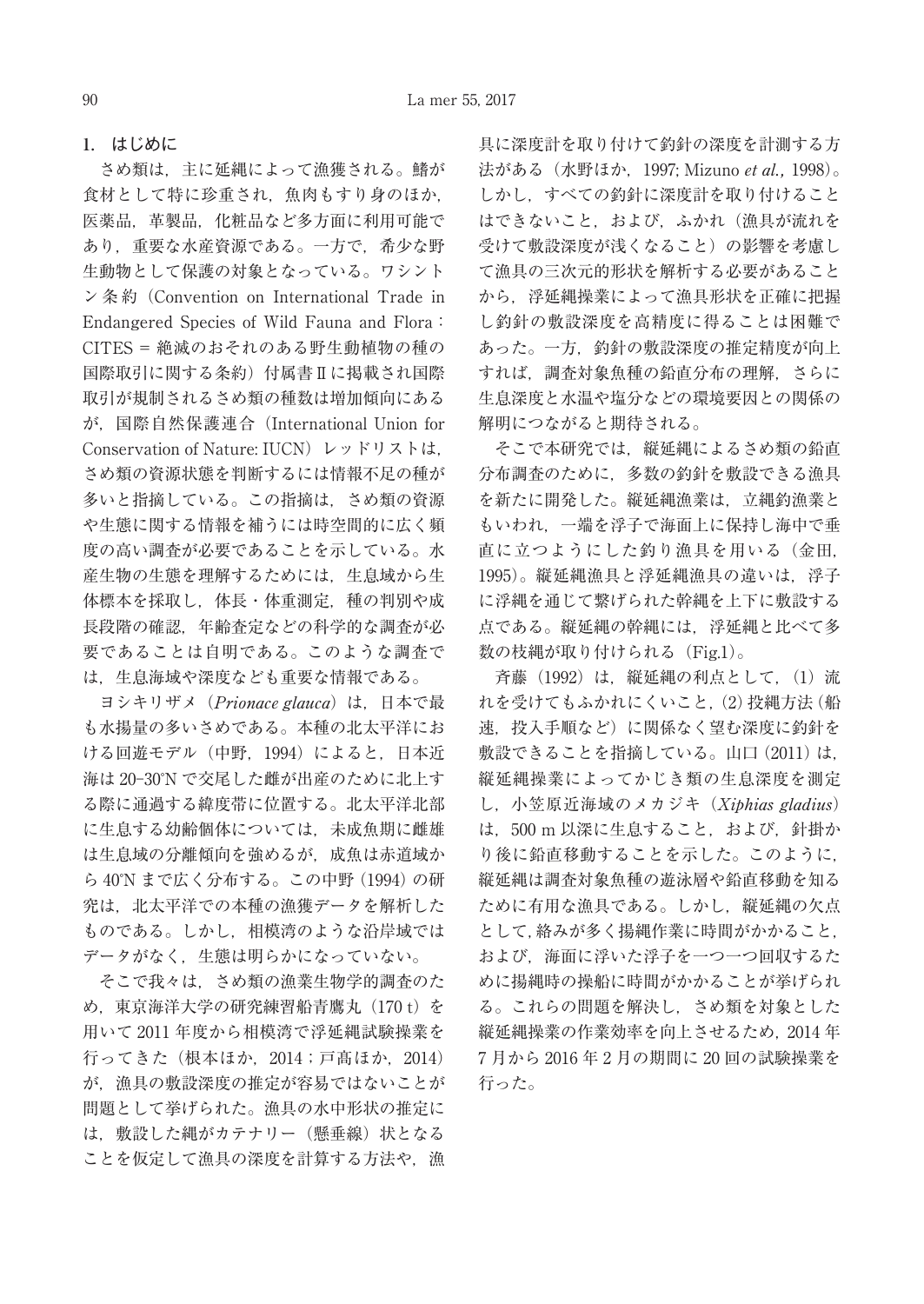

**Fig. 1** Vertical and horizontal longline at RT/V Seiyo Maru.

A: Vertical longline. Main line: 245 m, branch line: 5 m, the distance between 2 branch lines: 17.5 m. Each vertical longline is connected with buddy line of 245 m  $\times$  3 (= 735 m) to the top of main line. B: Ordinary longline. Main line: 245 m, the distance between 2 branch lines: 35 m. C: Longline with mid-water float. Main line: 245 m, the distance between 2 branch lines: 30.6 m. D: Deep longline. Main line:  $245 \text{ m} \times 2 (=490 \text{ m})$ , the distance between 2 branch lines: 35 m. We set the x-axis to the horizontal, and the y-axis to the vertical. The angle of tangent of the main line at  $(x, y)=(0, 0)$  is  $\psi_0$ .

## **2.** 材料と方法

## **2.1** 縦延縄漁具の構成

さめ類を対象とした縦延縄漁具を新たに開発す るにあたり,青鷹丸(東京海洋大学の研究練習船; 170 t)が相模湾で使用しているまぐろ·さめ類対 象の浮延縄漁具を参考とした(Fig. 1B)。この浮 延縄漁具の構成は,1 鉢あたりの幹縄長φ6.4 mm × 245 m ビニロンロープ (三撚り, Z 撚り), 枝縄 長 20 m(ビニロンロープ 10 m + ナイロンコー  $F 8 m + \hbar + \nabla \cdot 2 m$ , 浮縄長 5 m,  $\phi 30$  cm の浮子(浮力 118.50 N, 耐圧 300 m)である。さ め類を対象とした漁具は,枝縄の素材にテグスで はなくワイヤーを使用しており、強度に優れ、さ めの歯によって切断されにくい特徴がある。新漁 具の幹縄にも,青鷹丸の浮延縄漁具と同様に 1 鉢 あたりの幹縄長φ6.4 mm×245 m のビニロン ロープ(三撚り, Z撚り)を用いた。針を深場に 敷設する場合には,上記の幹縄を鉛直方向に連結

した。青鷹丸の浮延縄操業においては 1 鉢に 2 尾 以上のさめ類が掛かると浮子が引き込まれて沈む ことがあるため,新漁具では浮延縄用の浮子 2 個  $($   $\phi$  30 cm) を 1 組として使用した。

#### **2.2** 縦延縄漁具の改良

2014 年 7 月製作のプロトタイプによる試験操 業では、92% の枝縄が幹縄に絡み、漁獲は全くみ られなかった。これは,ワイヤーの比重が大きい ために幹縄が垂れ下がり枝縄に接近しすぎていた ためと考えられた。特に揚縄時に,強い張力によ る伸張で回転する幹縄に枝縄が絡んだ。漁業者が 「ビリ巻き」と呼ぶ現象である。ビリ巻きが起こ ると,絡みの取り外しと,傷ついた漁具の補修に 時間がかかる。縦延縄操業を継続的に行うために は,このような負担の低減が望まれる(Fig. 2)。

ビリ巻きの発生する様子を船上で撮影して観察 したところ、幹縄が水面から上がった後に空中で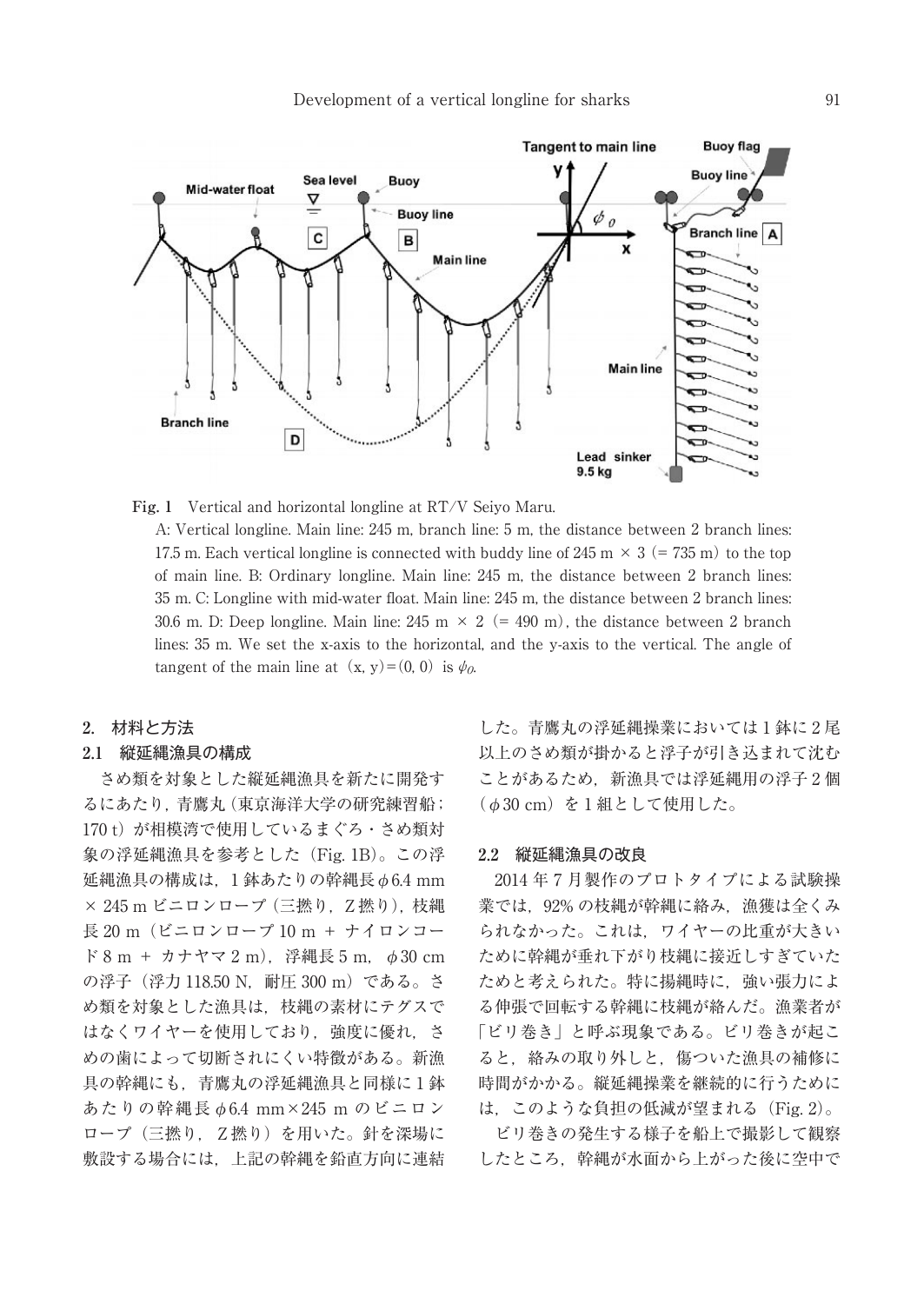

rotates around in a clockwise direction.

回転して枝縄が巻き付いていた。この時,枝縄が 幹縄に絡みつく方向はほぼ同じであり、船上から 揚縄中の幹縄を見下ろした方向に対して反時計回 りであった(Fig. 2, 拡大図)。これ以外に,水中で 枝縄がより複雑に絡む場合(例えば,釣針と餌が 幹縄に絡むこと)もあった。そこで,絡みを防ぎ 作業時間を短縮するために,以下の 5 段階で投縄 方法や漁具構成を改良した(Table 1, ver. 1.0 か ら ver. 5.3)。これらを順に説明する。

(1) 柔軟性のある天秤の製作と採用(Table 1, ver. 2.0)

斉藤(1992)は,天秤による絡み対策の有用性 を指摘しながらも,ラインホーラーでの巻取りの 作業性には改善の余地があると指摘していた。す なわち、一般的な金属製の天秤は、幹縄をライン ホーラーで巻き取る際に破損する可能性があっ た。そこで本研究では,破損しにくい柔軟性のあ る天秤を製作した。

まず、撚り取りのために、幹縄と枝縄の接続部

にシルバー双葉親子サルカン(小野金属工業, 2×2) を取り付けた。破断力は 3.1 kN と強固で あり,まぐろ浮延縄操業でさめ類を漁獲している 実績がある。天秤の腕部分として,シルバー双葉 親子サルカンに三撚り (Z撚り) ビニロンロープ φ4 mm を取り付けて,スナップが容易に掛けら れるように末端をアイ加工した。さらに,ロープ 形状の矯正を目的としてウレタンエアホース (内径×外径:8.5 mm×12.5 mm)30 cm を上記の ビニロンロープに被せた(Fig. 3)。ウレタンエ アホースとフタバ親子サルカンを繋げるため に,接着剤付きの熱収縮チューブ(Raychem, MWTM25/8)を 4 cm に切断して熱を加えて接 着し,接続部を強固にして天秤の腕が立ちやすく なるようにした。天秤先端のアイには枝縄のス ナップ (空中重量 60 g) が繋がるため、操業時に 水中で中性浮力になるように浮力 30 g または 32 g の浮子 (ジェントル, GT-3P または GT-4) を取り付けて浮力を調整した。 Fig. 2 Twisted branch line 'Birimaki' and its enlarged view. Branch line forms spiral shape and<br>
rotates around in a clockwise direction.<br> **Fig.2** Twisted branch line in the forms spiral shape and<br>
reconding tag respecti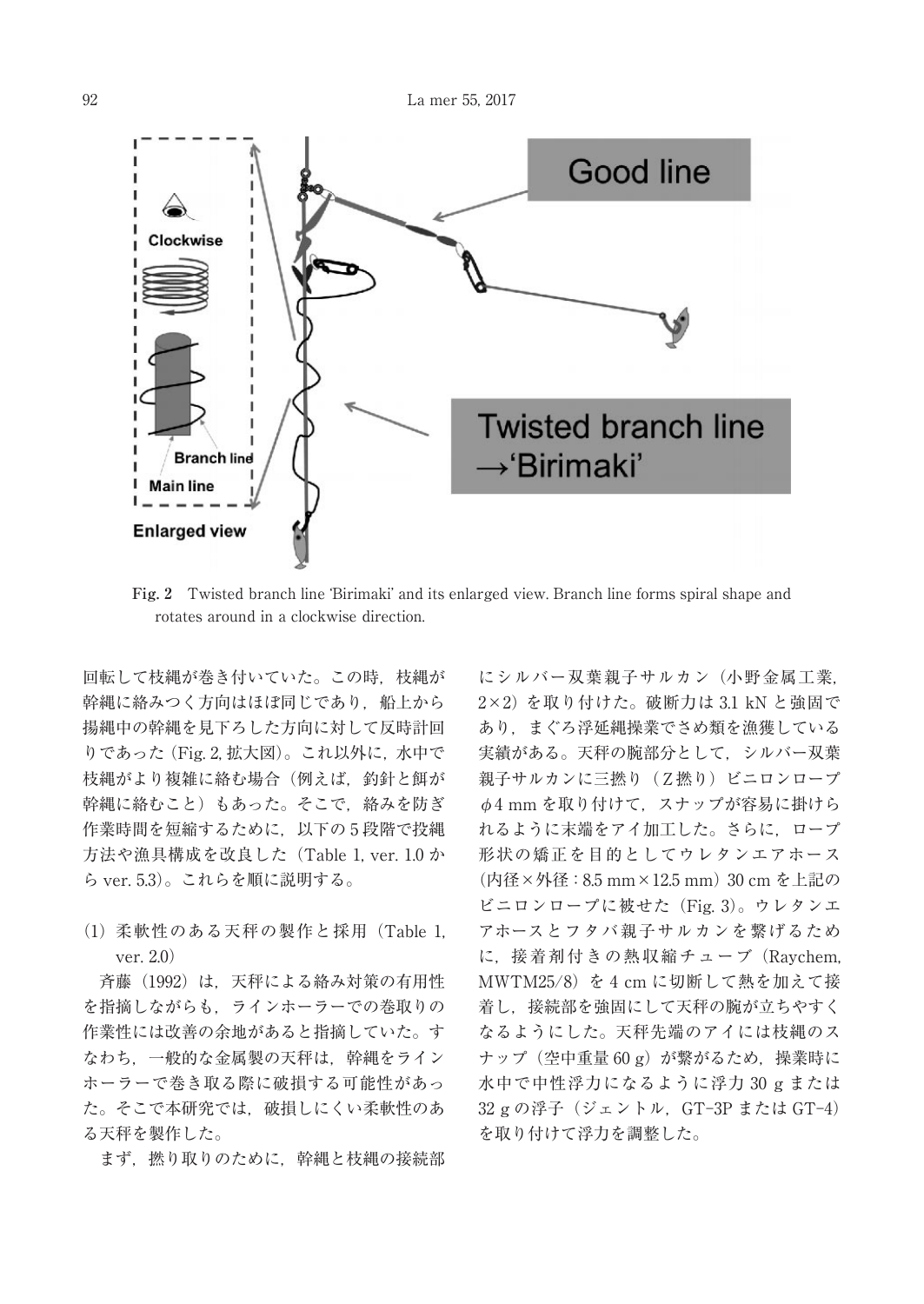| Fishing gear<br>version | Main line<br>length(m) | Spreader bar         | Branch line             |                       |                   |                   |                  |                    |  |
|-------------------------|------------------------|----------------------|-------------------------|-----------------------|-------------------|-------------------|------------------|--------------------|--|
|                         |                        |                      | Number per<br>main line | Interval<br>$\rm (m)$ | Nylon cord<br>(m) | Kana-<br>yama (m) | <b>PVC</b> float | Hook size<br>(sun) |  |
| 1.0                     | 490                    |                      | 6                       | 35.0                  | 8                 | $\overline{2}$    |                  | 4.0, 3.0           |  |
| 1.1                     | 490                    | Pair swivel          | 6                       | 35.0                  | 8                 | $\overline{2}$    |                  | 4.0, 3.0           |  |
| 2.0                     | 245                    | yes                  | 12                      | 17.5                  |                   | $\overline{2}$    |                  | 4.0, 3.0           |  |
| 3.0                     | 245                    | yes                  | 12                      | 17.5                  |                   | 5                 |                  | 4.0, 3.0           |  |
| 4.0                     | 245                    | yes                  | 12                      | 17.5                  |                   | 5                 | $GT-3P$          | 4.0, 3.0           |  |
| 4.1                     | 490                    | yes                  | 13                      | 17.5                  |                   | 5                 | $GT-3P$          | 4.0, 3.0           |  |
| 5.0                     | 490                    | yes                  | 13                      | 17.5                  |                   | 5                 | $GT-3P. GT-1$    | 4.0, 3.6, 3.0      |  |
| 5.1                     | 490                    | yes                  | 13                      | 17.5                  |                   | 5                 | $GT-1$           | 4.0, 3.6           |  |
| 5.2                     | 490                    | yes                  | 13                      | 17.5                  |                   | 5                 | $GT-1$           | 4.0,<br>- 3.6      |  |
| 5.3                     | 490                    | Spreader bar, swivel | 13                      | 17.5                  |                   | 5                 | $GT-1$           | 4.0, 3.6           |  |

**Table 1.** History of fishing gear improvement from ver. 1.0 to ver. 5.3.



**Fig. 3** Buoyancy controlled spreader bar is a soft, tough, and easy handling device. The spreader bar consists of silver BL pair swivel, rope, urethane hose, heat shrink tube and PVC float. Rope is connected to snap and silver BL pair swivel through the inside of urethane hose, and the rope to be straight along the urethane hose sleeve. Snap and spreader bar were adjusted to obtain neutral buoyancy with PVC float. Breaking strength of the pair swivel is 3.1 kN, being enough for shark fishing in Sagami Bay.

- (1) Length 5.00 m, no float, hook with ring: size 3.0 sun  $\approx$  0.09 m, 3.6 sun  $\approx$  0.11 m, 4.0 sun  $\approx$ 0.12 m
- $(2)$  Length 5.00 m, PVC float GT-3P: 1.5 pcs, hook with ring: size 4.0 sun
- $(3)$  Length 5.00 m, PVC float GT-3P: 1 pcs, hook with ring: size 3.6 sun
- (4) Length 4.92 m, PVC float GT-1: 7 pcs, hook with ring: size 4.0 sun
- (5) Length 5.32 m, PVC float GT-1: 7 pcs, hook with ring: size 3.6 sun  $\approx 0.11$  m

 $*1$  sun = 30.3 mm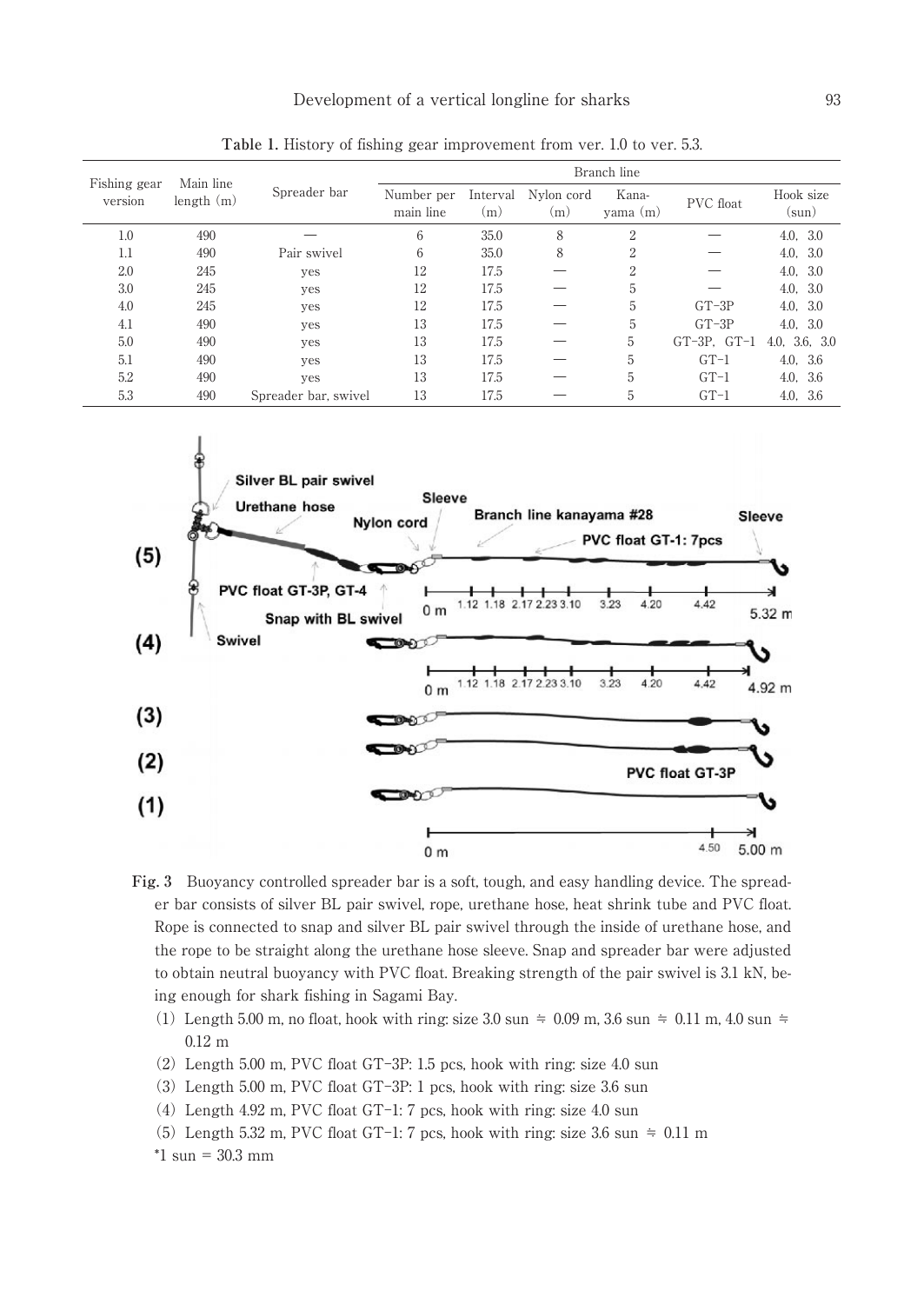(2)枝縄長の調整(Table 1, ver. 3.0)

本漁具には,針掛りした深度を効率よく調べる ために,多数の枝縄を絡みを防ぎながら等間隔に 取り付ける必要があるので,枝縄を最適な長さに 調整した。青鷹丸の船首乾舷は 4 m と高いため, 枝縄が短いと漁獲物を取り込む際に宙吊りにな る。一方,本船の船尾甲板は漁獲物を取り込む十 分なスペースと電動ウインチ類が備えられている ので. 乾舷の高さ (4 m) とハンドレール高さ (1 m) を考慮して漁獲物を船尾まで取り回す必 要がある。5mは、これらの条件を考慮した必要 最低限の枝縄長である。

(3)釣元付近への浮子の追加(Table 1, ver. 4.0) 枝縄が流れを受けて水平方向に広がりやすく なるように,枝縄にも浮子を取り付けて浮力を与 え調整した。具体的には、浮力 30 g の浮子 (GT-3P) を釣元から 50 cm の箇所に取り付けた  $(Figs. 3-2, 3-3)$ 。

(4)釣元ワイヤーと釣針の浮力の中立化(Table 1, ver. 5.0)

枝縄が流れの影響を受けて伸張しやすくするた めに、枝縄全体の浮力が中立となるように、ワイ ヤー長と釣針の重量に応じた浮子を取り付けた (Figs. 3-4, 3-5)。枝縄ワイヤーの空中重量が 1 m あたり 10 g であることから,浮力 10 g の浮子 (ジェントル, GT-1) を約1m 間隔で取り付けた。 2種類の釣針 (4 寸 20 g と 3.6 寸 16 g) の重量の 違いに応じ,浮子取り付けのワイヤー間隔を微調 整して枝縄全体を中性浮力にした。

(5)幹縄へのサルカン取り付け(Table 1, ver. 5.3) 幹縄の撚りを抑制するため,2015 年 11 月以降 は幹縄の天秤取り付け位置(フタバ親子サルカン) の上下 50 cm の箇所にステンレスサルカンを一 個ずつ取り付けた。

以上のように製作した漁具を,英語の Vertical Longline for Sharks の頭文字から「VLS」と命名 した。以後,本論文では VLS と称する。

#### **2.3** 試験操業方法

試験操業は. 相模湾中央部の S1-S4 で囲まれた 範囲で実施した (Fig. 4)。投縄作業は、2014年 9 月 (VLS ver. 1.1)には、船を停止した状態で錘か ら漁具を投入していたが,絡みが多かったことか ら 2014年12月 (VLS ver. 3.0) より, 航走しなが ら大旗や浮子を投入し,最後に錘を入れる方式に 変更した。幹縄に 17.5 m ごとに取り付けてある 天秤の先端のアイにスナップで枝縄を付け、最後 に錘を投入して投縄作業が終了する。投縄船速は 約 3kt に定めた。餌は主に冷凍さば(150-250 g) を,3 寸または 3.6 寸の鉄製(亜鉛メッキ)ムツ針 と4寸の鉄製(亜鉛メッキ)ネムリ針に取り付け た。錘には 9.5 kg の鉛を用いた。漁具の浸漬時 間は 2 − 5 時間であった。

2015年2月 (VLS ver. 4.1)以降の操業では、鉛 直方向に幹縄を 2 鉢(全長 490 m)連結したもの を 4 組分. それぞれ A, B, C, D と名付けて合計で 8 鉢相当の漁具を用意した。この 2 鉢ごとに 4 回 の投縄作業を行う際には,揚縄時の操船を容易に するため,それぞれの縦延縄漁具は枝縄を取り付 けていない幹縄 (空縄) 3 鉢 (245 m×3 = 735 m) で繋いだ。投縄時の船尾の配置としては,中央左 舷側を枝縄取り付けと餌投げ,中央部を幹縄投げ, 右舷側を空縄と浮子投入とした。なお,相模湾は 中西部太平洋まぐろ類委員会(Western and Central Pacific Fisheries Commission: WCPFC)の管 理下にあり,延縄漁業の海鳥偶発捕獲に関する規 制として混獲回避策をとることが求められてい る。縦延縄では枝縄長が 5 m と短く,投縄時に投 餌機を使用しないため,釣針がプロペラ後流によ る吹上げの影響を受ける範囲に投下され,初期沈 降速度が遅くなる恐れがある。混獲防止対策とし てビニロンロープに PP (ポリプロピレン) バン ドを取り付けた鳥よけライン(清田・横田, 2010) を使用して,釣針が鳥よけラインの範囲下で着水 して沈降するようにした。本研究の試験操業にお いては,海鳥の混獲は一度もなかった。

揚縄作業は,船首右舷側に設置されたライン ホーラー(泉井鐵工所, 2S-4CA, 低巻上げ速度 109 m/min) により行った。幹縄は、ハンドレー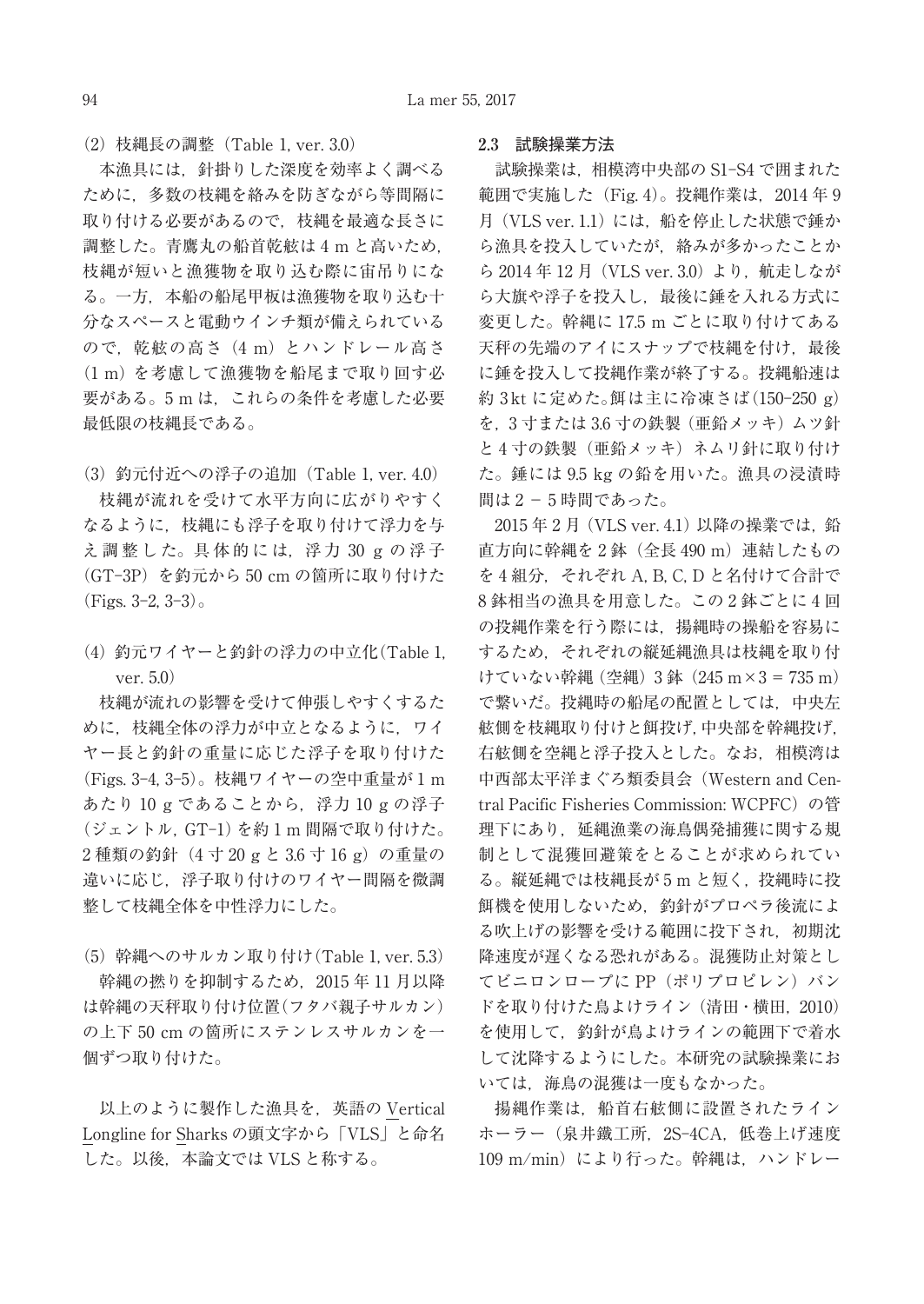## Development of a vertical longline for sharks 95



**Fig. 4** Fishing survey ground in Sagami Bay. S1: 35°02.5′N/139°14.0′E, S2: 35°10.0′N/139°14.0′E, S3: 35°10.0′N/139°27.0′E, S4: 35°02.5′N/139°27.0′E.

ルに取り付けたサイドローラーを通り,ライン ホーラーに巻かれる手前でブレーキをかけて一度 停止させた。その際に枝縄のスナップを取り外 し,天秤を持ちながらゆっくりとラインホーラー を通過させた。幹縄から取り外された枝縄は手作 業でコイルして籠にまとめて収納した。

## **3.** 解析方法

## **3.1 CPUE**

本研究では,浮延縄と縦延縄の釣獲率を比較す るために,釣針 1,000 本(漁獲努力量)あたりの漁 獲量(尾)を用いて,それぞれの CPUE を算出し た。なお,本研究における CPUE とは,一般的に は Nominal CPUE として区別されるものである。 漁場,漁具,季節による要素を含む指標であるが, 以後は Nominal CPUE のことを CPUE と称す る。

#### **3.2** 延縄漁具の敷設深度

幹縄が水中でカテナリー(懸垂線)状をなすと 仮定した場合. 全長 L = 2 ℓ (m) の幹縄が短縮率  $k \geq 0$  て,  $(n-1)$ 本付けの幹縄の j 番目の枝縄の 位置 (x<sub>n-j</sub>, y<sub>n-j</sub>) は,下記の式 (1) (2) で求められ る(吉原,1951)。

$$
x_{n,j} = (\ell \times \cot \phi_0) \times \cosh^{-1} \sqrt{1 + \tan^2 \phi_0 (1 - 2j/n)^2} \tag{1}
$$

$$
y_{n,j} = \ell \sqrt{(1-2j/n)^2 + \cot^2 \psi_0} \quad \text{with} \quad j \leq [n/2] \quad (2)
$$

ここで, x と y はそれぞれ水平軸と鉛直軸であ る。yn-jが j 番の枝縄の敷設深度である。浮縄と 幹縄の連結点である $(x, y) = (0, 0)$ の点における 幹縄の接線が x 軸となす角度 ψoは, k に依存して 算出される(Fig. 1D)。

青鷹丸の浮延縄漁具は、通常は幹縄1鉢あたり 枝縄 6 本付け(Fig. 1B)とするが,指定した場所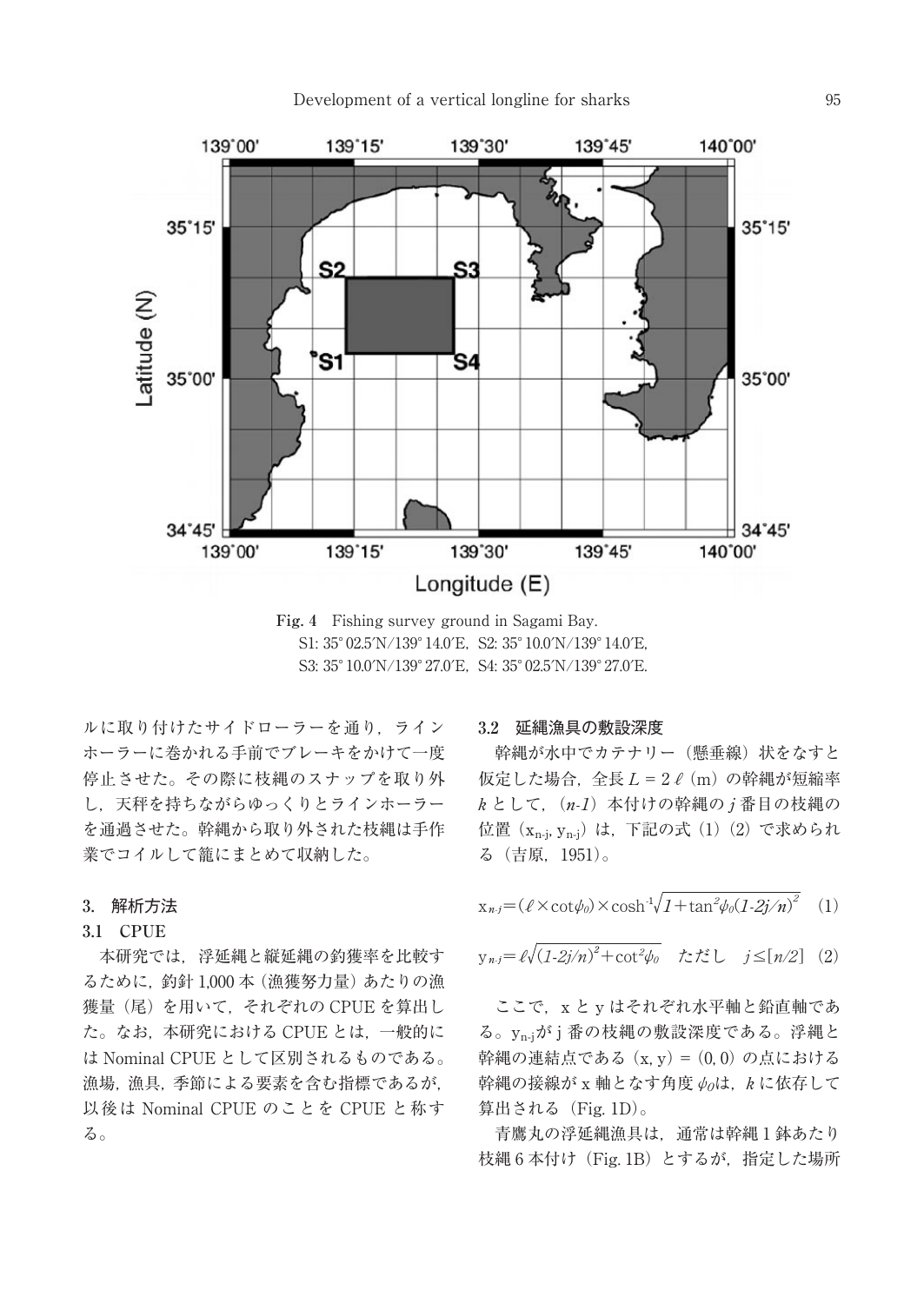10 鉢相当においては,それぞれ 2 鉢ごとに浮子を 入れて枝縄 12 本付け (Fig. 1D) の深縄とした。 他の 15 鉢は 7 本付けの幹縄を用い,中間の 4 枝 目には枝縄の代わりに中立ブイ(Shiode et al., 2005)を取り付けて(Fig. 1C),合計で枝縄 6 本付 け40鉢相当の漁具構成とした。したがって、枝 縄 6 本付けの通常縄の場合では  $n = 7$ ,  $L =$ 245 m, 深縄の枝縄 12 本付けの場合では  $n = 14$ ,  $L = 490$  m となる。そこで、青鷹丸の浮延縄漁具 について短縮率 k = 0.5,0.7,0.9 における通常縄 と深縄の釣針の敷設深度について. (2) 式の計算 値に枝縄長 20 m を加えると,釣針の敷設深度は 通常縄では 47-122 m, 深縄では 47-211 m とな る。VLS では,枝縄取り付け部である天秤の位置 を基準とすると、釣針の敷設深度は 22.5-477.5 m の範囲にあると推定される。縦延縄の枝縄番号 は,表層の枝縄を 1 番とし,深さ方向に 26 番まで となる。

## **3.2** ビリ巻き発生率の算出方法

漁具の改良によってどれほどビリ巻きの発生が 抑制されたかを明らかにするため,ビリ巻き発生 率のパーセンテージ(各操業回におけるビリ巻き の発生数を使用した枝縄数で除し,100 を乗じた 値)を算出した。ここで,枝縄が幹縄に 3 回以上 巻き付いた場合を「ビリ巻き」と定義した。解析 には、2014年9月 (VLS ver. 1.1) から 2016年2 月(VLS ver. 5.3)に実施した 19 回の縦延縄操業 の結果 (680針) を用いた。

## **4.** 結 果

#### **4.1** ビリ巻発生率の変化

2014 年 9 月(VLS ver. 1.1)から 2016 年 2 月 (VLS ver. 5.3) の期間に実施した 19 回の縦延縄 操業結果について,漁具改良バージョンごとに (ver. 1.1 - ver. 5.3) 枝縄の使用数とビリ巻きの発 生数をヒストグラムとしてまとめ,ビリ巻き発生 率を重ねて示した (Fig. 5) VLS ver. 1.1 では 95.8% であったビリ巻き発生率は. VLS ver. 2.0 の天秤の導入により 52.8% まで減少した。とく に,VLS ver. 3.0 では,投縄を航走しながら行う

ことに加えて,錘を最後に入れることで,20% 以 下に低減できた。しかし,縦延縄漁具を鉛直方向 に 2 鉢繋げるようになった VLS ver. 4.1 と ver. 5.0 においては,ビリ巻き発生率が増加した。

そこで、縦延縄漁具を鉛直方向に2鉢繋げてい る VLS ver. 5.2 において,ビリ巻きが発生する枝 縄番号の特定を行った。2015年9月-10月 (VLS ver. 5.2) の揚縄時に、枝縄番号ごとに3鉢分の絡 み数を数えたところ、1-7 番目までの枝縄ではビ リ巻きは発生しておらず,8 番目以降の枝縄にビ リ巻きが発生していた(Fig. 6)。Figure 6 では, 期間中に 31 回の枝縄絡みが発生しているが,1 番 から 26 番の枝縄絡み数の累積曲線を作成した結 果. 1-13 番の累積した絡み数 5 回は全体の 16.1% にあたり,残りの 83.9% の絡みが枝縄の 14 番以 降であった。このことは,枝縄の敷設深度が大き いほどビリ巻き発生率が高かったことを示してい る。

VLS ver. 5.2 では、期間中のビリ巻き発生率が 39.7% と高かったため, VLS ver. 5.3 以降は幹縄 にサルカンを取り付けたところ,ビリ巻き発生率 を 15.4% に低減でき,サルカンが絡み除去に有効 と認められた(Fig. 5)。そこで,サルカン使用に よるビリ巻き低減効果を調べるために, VLS ver. 5.3 を用いた 2015 年 11 月から 2016 年 2 月までの 操業について、Fig. 6 と同様に枝縄番号ごとのビ リ巻き発生回数をまとめた(Fig. 7)。その結果, この期間中に48回の枝縄絡みが発生した。1-13 番の累積した絡み数 18 回は全体の 37.5% にあた り,14Ȃ26 番の枝縄で 62.5%のビリ巻きが発生し ていた。サルカンを付けてもなお、鉛直方向に2 鉢連結した幹縄を使用した場合では,深場に敷設 された枝縄のビリ巻き発生率が高かった。これら の結果は,枝縄の敷設深度が大きいほどビリ巻き 発生率が高かった(逆にいえば、枝縄が浅いほど ビリ巻き発生率が低かった)ことを示している。

#### **4.2** 漁獲結果と **CPUE**

枝縄に浮子を取り付けた VLS (ver. 4.0) はビリ 巻き発生率が 20% 以下であり、初めてアオザメ (Isurus oxyrinchus)を漁獲できた。これまでに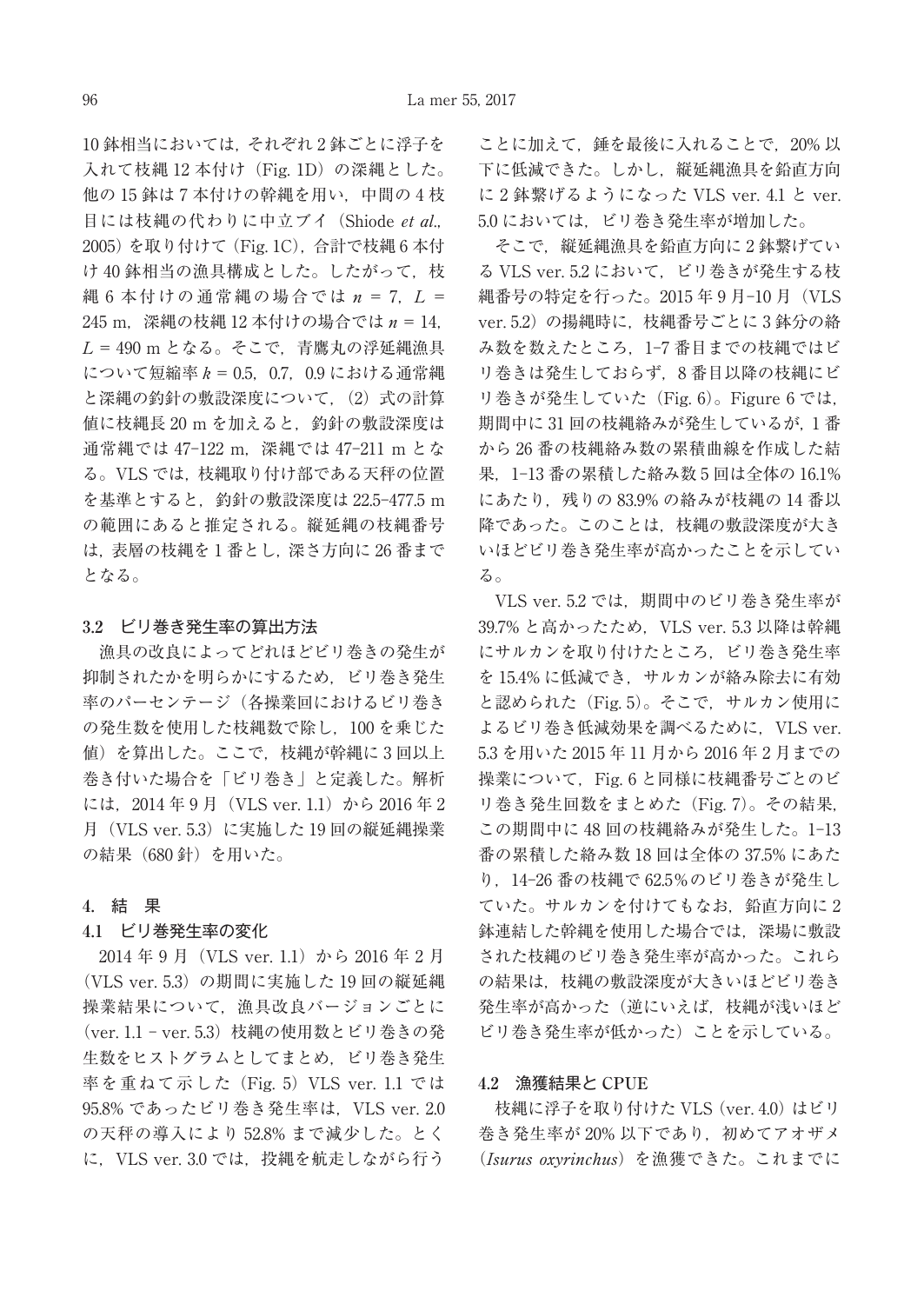

**Fig. 5** Histogram of deployed branch lines and its rate from ver. 1.1 to ver. 5.3.



**Fig. 6** Histogram of twisted branch lines from Sep. 2015 to Oct. 2015.

Fishing gear configuration was ver. 5.2 in Table 1. We deployed 3 main lines during the period  $(n = 3)$ .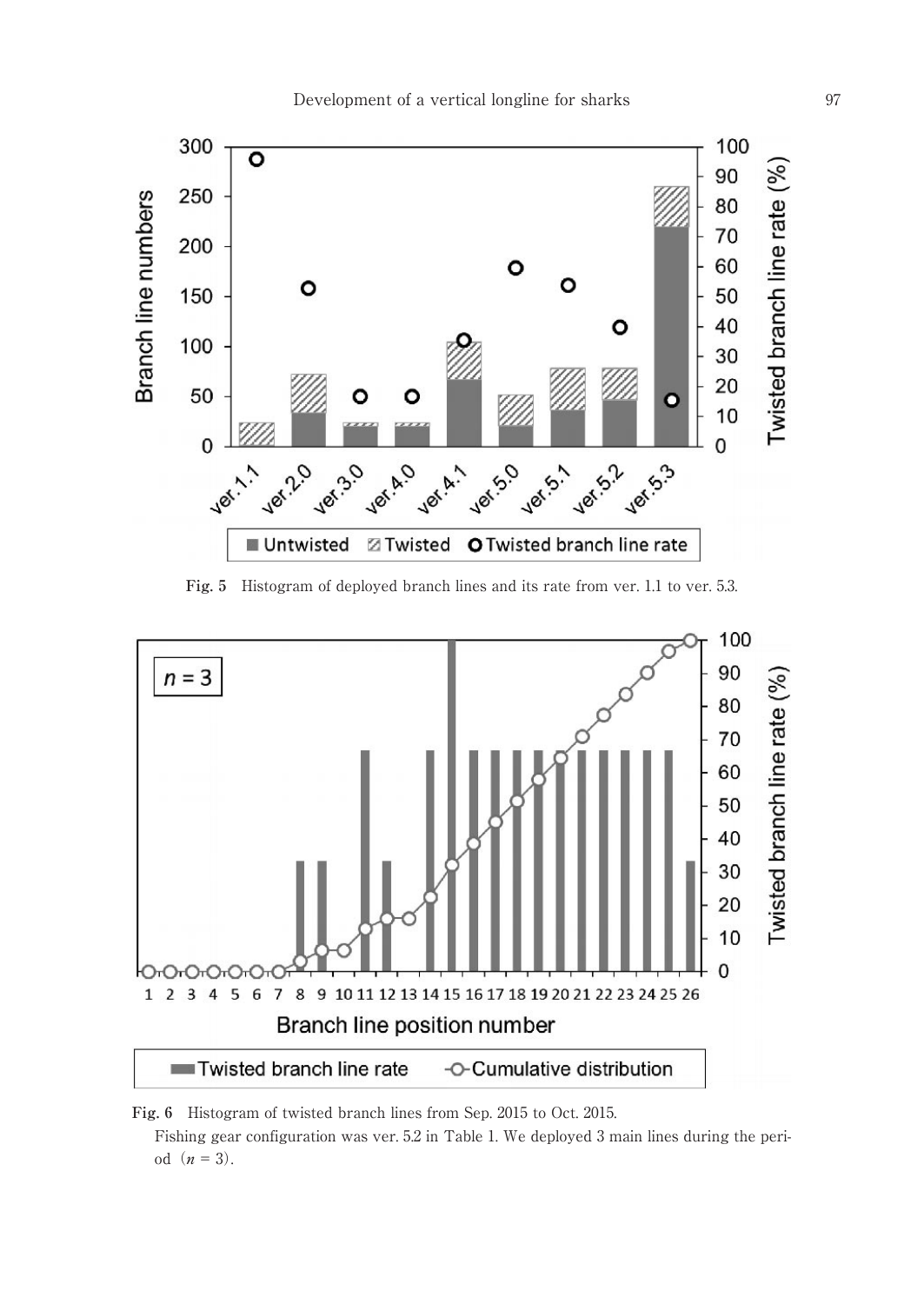

**Fig. 7** Same as in Fig. 6, but for the period from Nov. 2015 to Feb. 2016. Fishing gear configuration was ver. 5.3 in Table 1. We deployed 10 main lines during the period ( $n = 10$ ). Cumulative distribution from No.1 to No.13 are 37.5% with dotted line.

アオザメ 2 尾,ヨシキリザメ 4 尾を漁獲した (Table 2)。ほかに,ミズウオ(Alepisaurus ferox),バラムツ(Ruvettus pretiosus),およびシイ ラ(Coryphaena hippurus)が漁獲された。アオザ メとヨシキリザメが 232.5 m 以浅で漁獲されたこ と、また、425.0 m 以深において 1-2 月の冬季に バラムツが漁獲されたことが特記される。

VLS と浮延縄漁具の漁獲性能を比較するため に CPUE を算出した。解析には,2014 年 12 月 (VLS ver. 3.0) から 2016 年 2 月 (VLS ver. 5.3) に実施した 16 回分の操業結果を用いた。また, 同時期に青鷹丸で行った浮延縄操業についても, 2014年12月-2016年2月の期間に実施した14回 分の結果を解析し,CPUE を求めた。

各操業に用いた総釣針数は, VLS が 620 本, 浮 延縄が 3,360 本であり,さめ類の漁獲尾数は, VLS が 6 尾,浮延縄が 68 尾であった。1,000 針あ たりの漁獲量(さめ類の漁獲尾数)の指標である

CPUE を算出した結果,VLS の CPUE は 9.7,浮 延縄の CPUE は 20.2 であった。VLS と浮延縄漁 具は敷設深度が異なるため,同じ深度帯に敷設さ れた釣針による漁獲結果にのみ着目して CPUE を補正した。浮延縄については、吉原の式(2)で 短縮率 k = 0.5 とした場合に、深縄の釣針の敷設 深度は 211 m にもなるため. 算出された CPUE をそのまま用いる。鉛直方向に幹縄 2 鉢を連結し た VLS については,上部の 1 鉢だけ(浮縄 5 m + 17.5-227.5 m) が浮延縄漁具の敷設深度に相当す ると仮定して CPUE を再計算した。その結果, 針数 334 本と,さめ類の漁獲尾数 6 尾から, CPUE は 18.0 と算出された。

## **5.** 考 察

縦延縄操業におけるビリ巻き発生率は,①投 縄・揚縄作業の人為的不確定性,②漁具構造の優 劣. および3それら以外の外的要因(風や流れ,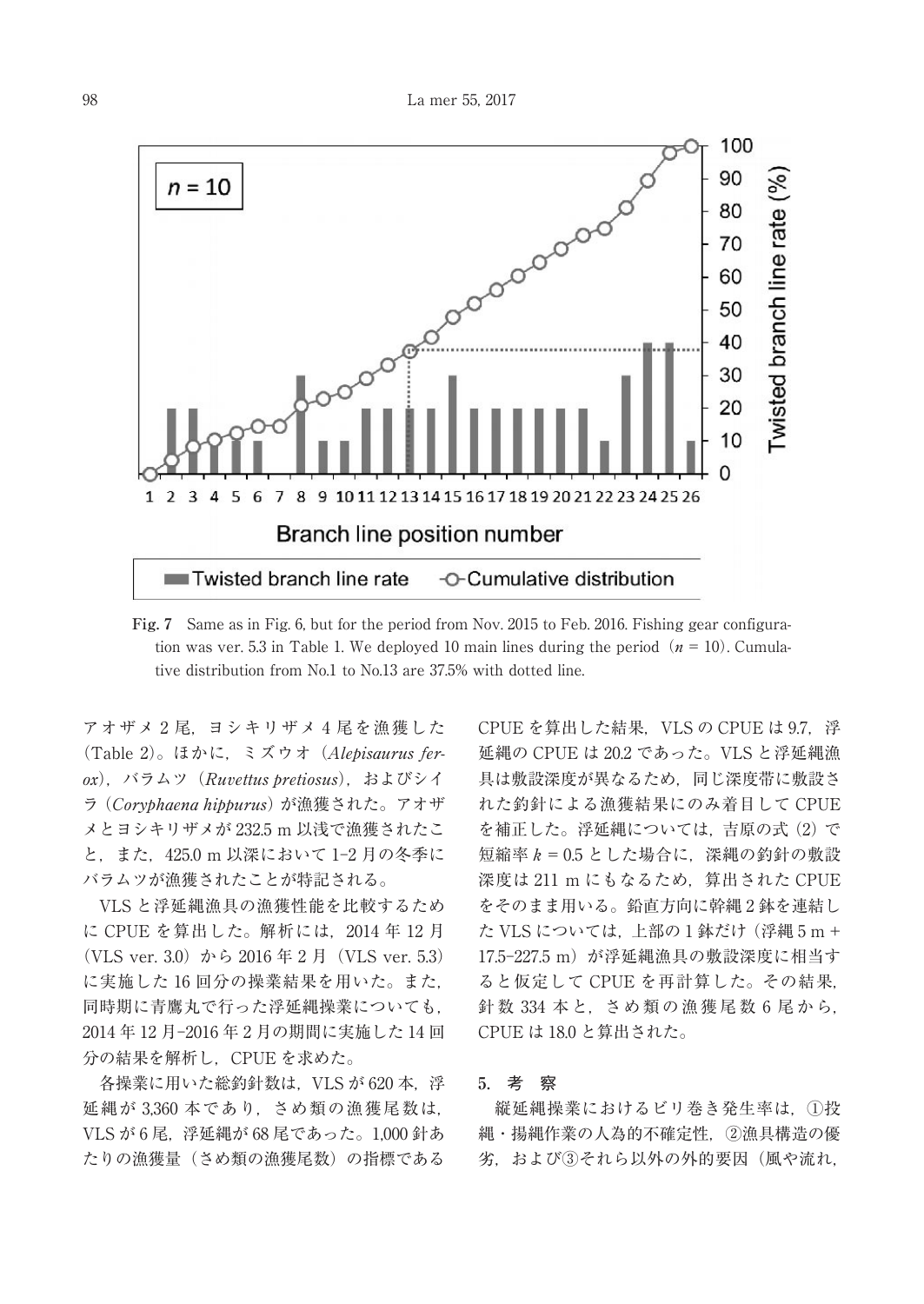| Fishing gear<br>version | Date       | Number of<br>branch line | Depth $(m)^*1$ | Name of species (Latin name)*2                    |
|-------------------------|------------|--------------------------|----------------|---------------------------------------------------|
| $1.1\,$                 | 2014/09/08 | 7                        | 285.0          | Longnose lancetfish (Alepisaurus ferox)           |
| 4.0                     | 2015/01/16 | 4                        | 92.5           | Shortfin mako shark (Isurus oxyrinchus)           |
| 4.1                     | 2015/02/04 | 23                       | 425.0          | Oilfish (Ruvettus pretiosus)                      |
| 4.1                     | 2015/05/30 | 13                       | 232.5          | Blue shark ( <i>Prionace glauca</i> )             |
| 5.1                     | 2015/07/06 | 3                        | 57.5           | Common dolphinfish ( <i>Coryphaena hippurus</i> ) |
| 5.2                     | 2015/10/05 |                          | 22.5           | Blue shark                                        |
| 5.3                     | 2015/11/30 | 9                        | 162.5          | Blue shark                                        |
| 5.3                     | 2016/01/14 | 3                        | 57.5           | Shortfin mako shark                               |
| 5.3                     | 2016/01/14 | 26                       | 477.5          | Oilfish                                           |
| 5.3                     | 2016/02/04 | 26                       | 477.5          | Oilfish                                           |
| 5.3                     | 2016/02/04 | 14                       | 267.5          | Longnose lancetfish                               |
| 5.3                     | 2016/02/04 | 11                       | 197.5          | Blue shark                                        |

**Table 2.** Catch sheet of sharks and other fish from Sep. 2014 to Feb. 2016.

\*1 Depth represents the position of sprawl wire (tenbin), varying  $\pm$  5 m depending on the posture of branch lines (of  $5 \text{ m}$  long).

\*2 Sharks are shown with bold characters.

漁獲の有無など)によって変化すると考えられる。 これらのうち(1)と②については、操業経験を積 み漁具の改良を重ねることで改善できた(①:練 習船である青鷹丸では,乗組員や学生が毎年入れ 替わり,特に 4,5,6 月は,未熟者が多い中で操 業せざるを得ず,枝縄投入の時点での絡み発生が 頻発した;②:枝縄に浮子を取り付ける仕様の VLS ver. 5.0 に改良した 2015 年 6 月以降では、新 仕様に習熟するまで投入時の絡みが多発した)。

2014 年 12 月(VLS ver. 3.0)と 2015 年 1 月 (VLS ver. 4.0) の操業では枝縄の絡みが少なかっ たことから、鉛直方向に1鉢だけで行う操業形態 は絡みの抑制に有効であったと考えられる。枝縄 の敷設深度が深いほどビリ巻き発生率が高いの は、幹縄の巻上げ距離が長くなるほど, (1) 水の 抵抗による枝縄の回転や, (2) 幹縄の撚りによる 回転,が多くなるためであろう。

(1) は釣針への餌付け方法に依存する。さば1 尾を背懸けで針に付けた場合,幹縄巻上げ時の抵 抗が大きく,さらに,餌さばが水の抵抗を受け一 方向に回転して枝縄を撚ってしまう。目掛けにす れば,巻上げ時の幹縄にかかる負荷は小さいが, 餌さばの口が開いている場合には鰓から水が抜 け,背懸け同様に回転した。また,目掛けの餌で は,噛み跡がみられるが針掛りしていない場合が

あった。これらのことを総合して漁獲効率の面で 考えると、餌にさば1尾を用いる場合には背懸け が有効である。

(2)は,幹縄に 3 本撚りのロープを用いたため に顕在化していたと考えられる。幹縄には、巻上 げ時の強い張力で撚りが戻され回転しようとする 力(トルク)が発生する。この回転の影響は幹縄 が長いほど強くなるので,深場に敷設する枝縄で はビリ巻き発生率が高くなる。したがって,幹縄 2 鉢 (合計 490 m, 枝縄 26 本付け)を鉛直方向に 繋ぐよりも, 幹縄1鉢 (245 m, 枝縄 13 本付け) で行う方が絡みを抑制できる。

漁具が海中から空中に上がった際のビリ巻き は,枝縄や天秤の回転が,水中では水の抵抗で抑 制されているが空中では解放されて一気に発生す るために起こるのだろう。また,空中では枝縄や 天秤が重力で垂れ下がったり,風で踊ったりする ことも影響していると考えられる。

幹縄の回転を軽減するにはサルカンが有効で あった。サルカンを幹縄に取り付けた場合(VLS ver. 5.3),ビリ巻き率を 15.4%まで低減できた。 摩擦が少さく滑らかに回転するボールベアリング 入りのサルカンの採用で,さらに低減できると見 込まれる。

2015年2月 (VLS ver. 4.1)以降の鉛直方向に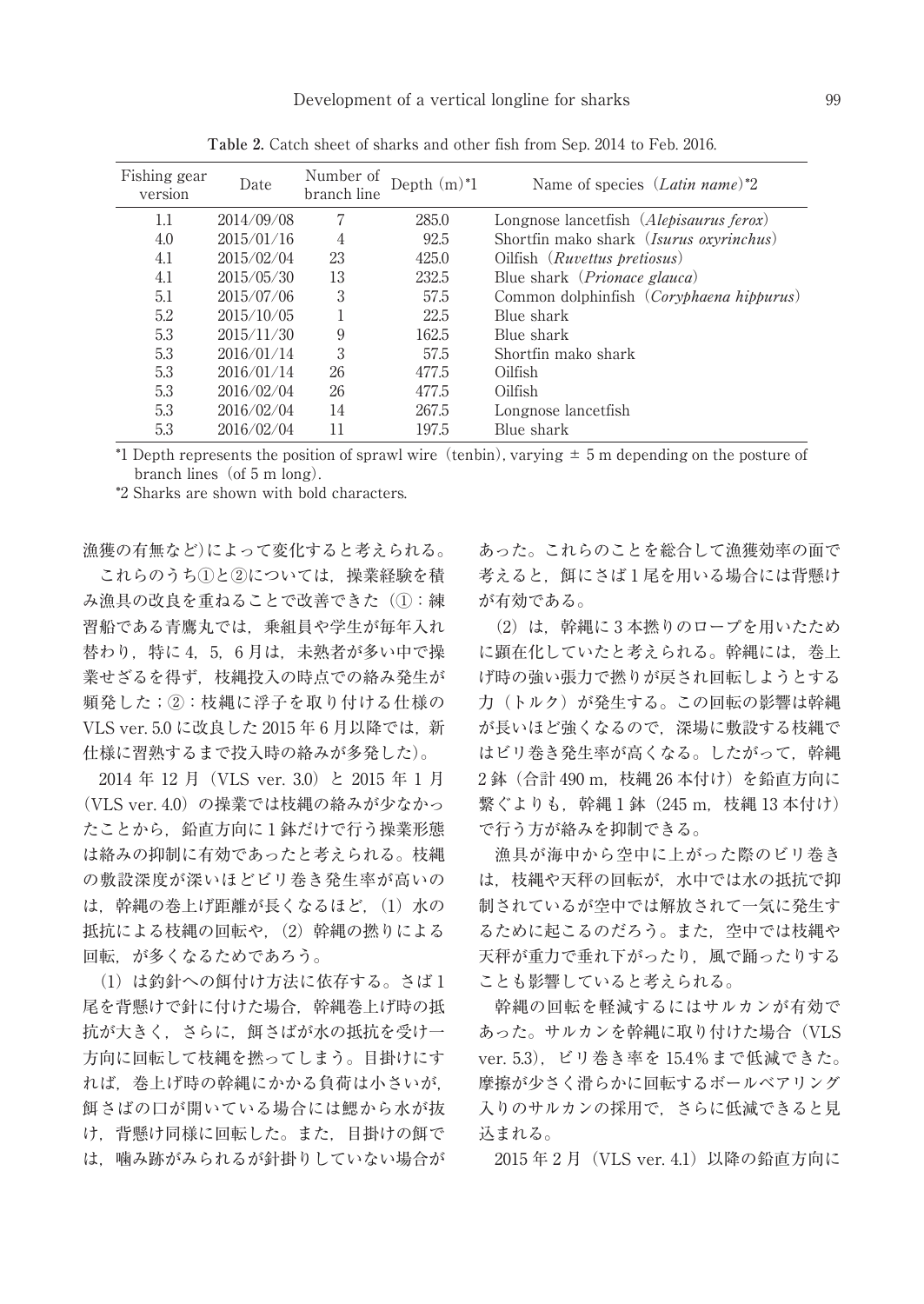幹縄を2鉢繋ぐ形態の試験操業においては、浅い 枝縄だけにさめ類が漁獲された。この結果は、枝 縄を浅く敷設した場合,絡みを抑制しつつ,釣針 を調査対象のさめ類の生息深度に保持できていた ことを示唆している。つまり、本海域では、鉛直 方向に 1 鉢だけの VLS を採用することで、アオ ザメやヨシキリザメの生息深度に適切に釣針を敷 設できる。したがって、VLS の運用形態を2鉢 ×4組から1鉢×8組に変更すると、より効果的 な試験操業が可能と考えられる。ただし,例えば 深海性のさめ類を対象とする調査では鉛直方向に 幹縄を繋げる操業でなければ漁獲できないことか らも,当然,調査目的によって敷設深度を調節す べきである。VLS は,このような調節に容易に対 応出来るという長所を有する。

ビリ巻きの抑制には,漁具だけでなく漁労装置 各部の改良や操業方法の改変も有効である。幹縄 は,舷側の三方サイドローラーを経由してライン ホーラーで甲板上に巻き込まれる。このサイド ローラーには,VLS の揚縄時にロープの摩擦を和 らげる働きがあるが,一方でサイドローラーを手 で押さえて回転を止めたところ,水面上に上がっ た幹縄や枝縄の回転を抑制でき,ビリ巻き発生率 が低減した。これは,幹縄に働くトルクをロー ラーの位置で分担できたためと考えられる。ま た,漁獲を感じた際にラインホーラーによる幹縄 巻上げを遅くすると,ビリ巻きが緩和された。ラ インホーラーのブレーキを常に効かせて巻上げ速 度を遅くした結果、ビリ巻き発生率が低減された だけでなく,絡んだ場合にも枝縄の取り外しが容 易となり,結果的に操業時間を短縮できた。青鷹 丸のラインホーラーの巻上げ速度 109 m/min は, 元来は浮延縄操業の仕様である。浮延縄操業で使 用されるラインホーラーは,航走しながら長大な 漁具を効率よく回収するために,高速で巻上げる 必要があった。これに対して VLS の操業は、浮 延縄とは異なり船を止めて幹縄を巻上げる。延縄 漁具を深場から低速で巻上げる操業に近い。例え ば,底延縄操業に使われるラインホーラーの巻上 げは. 低速 39-55 m/min である (新日海工業, NKLH-4C-300)。縦 延 縄 操 業 で 使 っ た ラ イ ン

ホーラーは底延縄操業で使われるものの約 2-3倍 の速さで巻上げており、幹縄にかかる張力や枝縄 にかかる抵抗が大きく,幹縄にかかるトルクが強 かったためにビリ巻きが起こりやすかったと考え られる。上記のように,サイドローラーなど漁労 装置各部の改良や,ラインホーラーの巻上げ速度 の調節などが,ビリ巻き発生数の低減に奏功する 可能性がある。

VLS の敷設形状が流れにどのように影響され るかを把握するには、ADCP (Acoustic Doppler Current Profiler)によって各層の流れを計測しな がら,漁具に取り付けた深度計によって敷設形状 を測定し,さらに浮子に取り付けた GPS ロガー によって位置情報を記録し,得られたデータを解 析することが有効と考えられる。これを念頭に置 いた調査を,今後進めて行く。

VLS は,投縄・揚縄作業負担の軽減を目標とし て開発してきた。我々の試験操業は毎月 1 回しか 実施できず、毎日操業する漁業者とは異なり、人 為的不確定性への対策としての漁具改良も必要で あった。ビリ巻き軽減を目的として製作した天秤 は,ラインホーラーで巻き込めるために,巻上げ 作業の負担にならない。また,この天秤の採用に より、投縄時に枝縄取り付け位置の明瞭な目印と なるのでスナップをかける位置が一目でわかり, 投縄作業が容易になった。さらに,天秤に枝縄番 号を記入することで,投縄作業中に順番が確認で き、漁具に観測機器を取り付ける際の目印として も有効であった。また、 揚縄時にも、番号が書い てあることで調査の確実性が向上した。さらに, この番号をブリッジから読み取ることにより、よ り適切な操船が可能となった。

VLS は、使用する釣針が大きく、餌にさば1尾 を使用するなど餌も大きいことから,口の大きな 魚種を選択的に漁獲していたと考えられる。ま た、枝縄にテグスではなくカナヤマを使用し、さ らに釣元に浮子を取り付けるため,さめ類に警戒 されて漁獲効率が低いという問題も予想された が,試験操業の結果では,VLS の漁獲性能が浮延 縄操業と比べて明らかに劣ることはなかった。

以上のように、試験操業を重ねながら VLS を